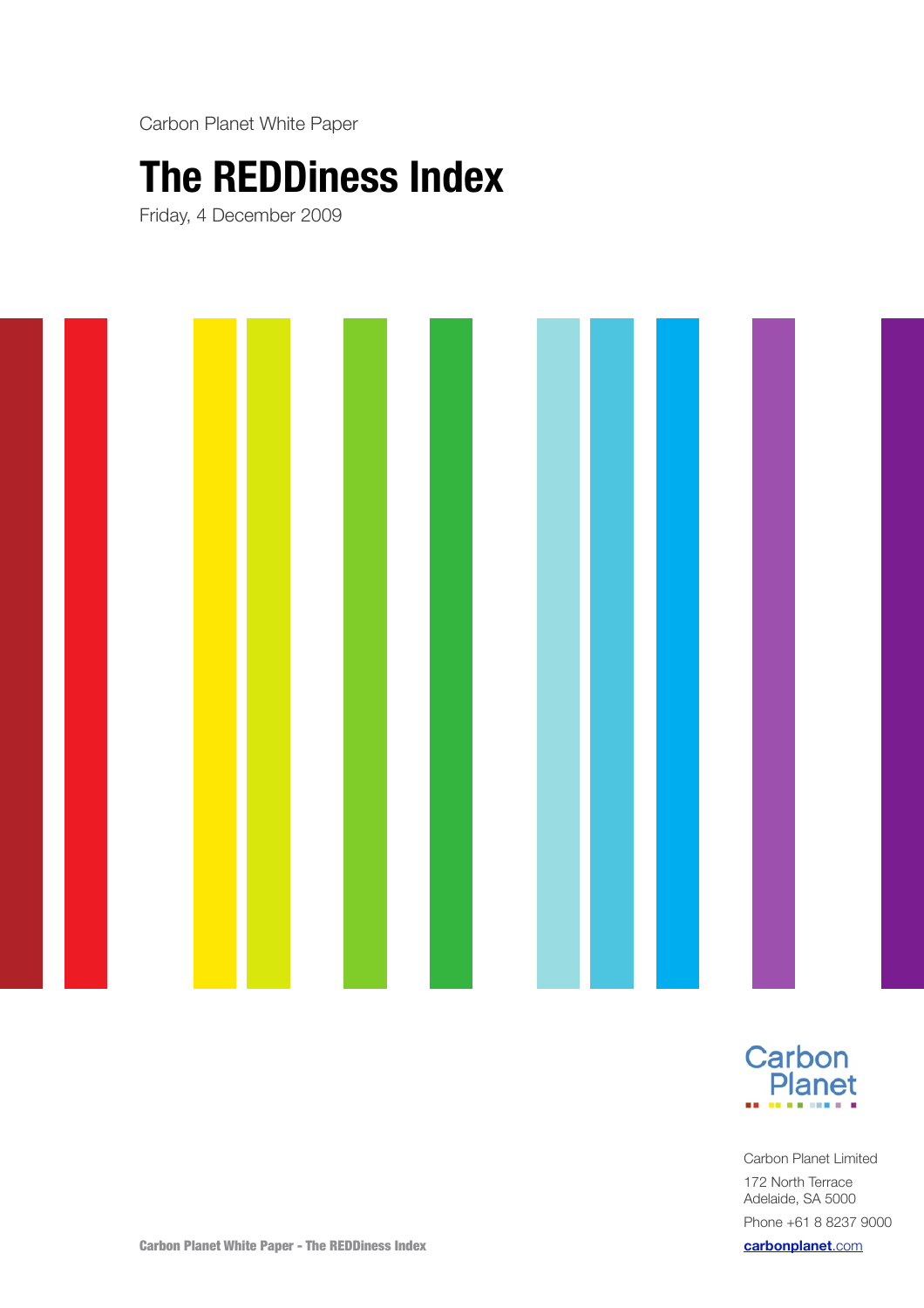

## **Authors**

Vivienne Holloway, Dallas Ransom and Esteban Giandomenico

# **Scientists**

Dr Sunil Sharma, Dr Sam Phua and Dr Helen Chandler

# **Disclaimer**

Carbon Planet ("CP") is a global carbon emissions management company, committed to ensuring that its services are carried out to best practice standards. This white paper has been prepared within the context of a new and rapidly emerging regulatory regime. This document has been prepared to provide you with general information only. It is not intended to take the place of professional advice and you should not take action on specific issues in reliance on this information.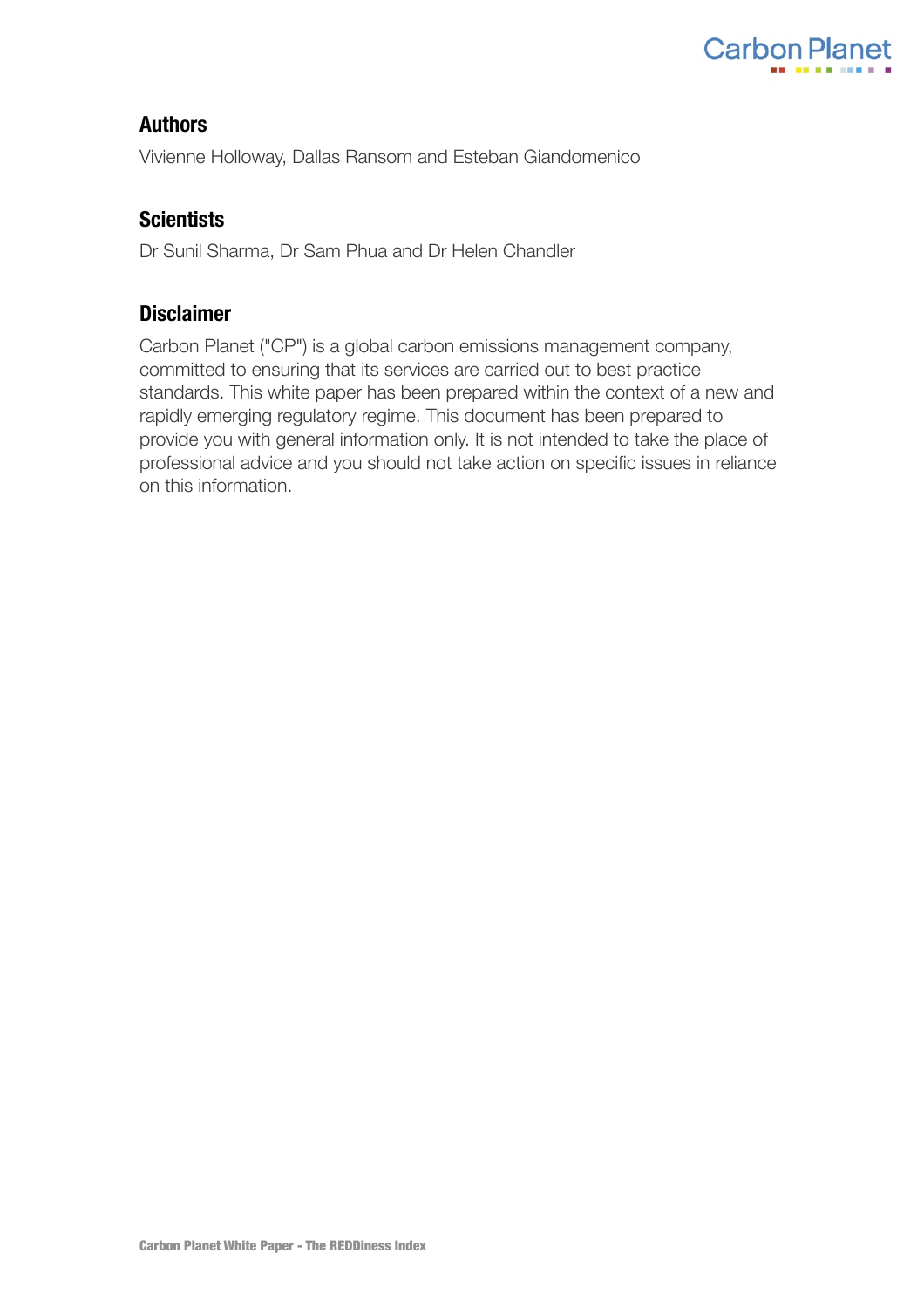

# **Contents**

| Appendix B - Absolute Deforestation Rates per year from 1990 - 2005 (Ha) 12 |  |  |
|-----------------------------------------------------------------------------|--|--|
| Appendix C: OECD Country Risk Classification and Membership of the FCPF13   |  |  |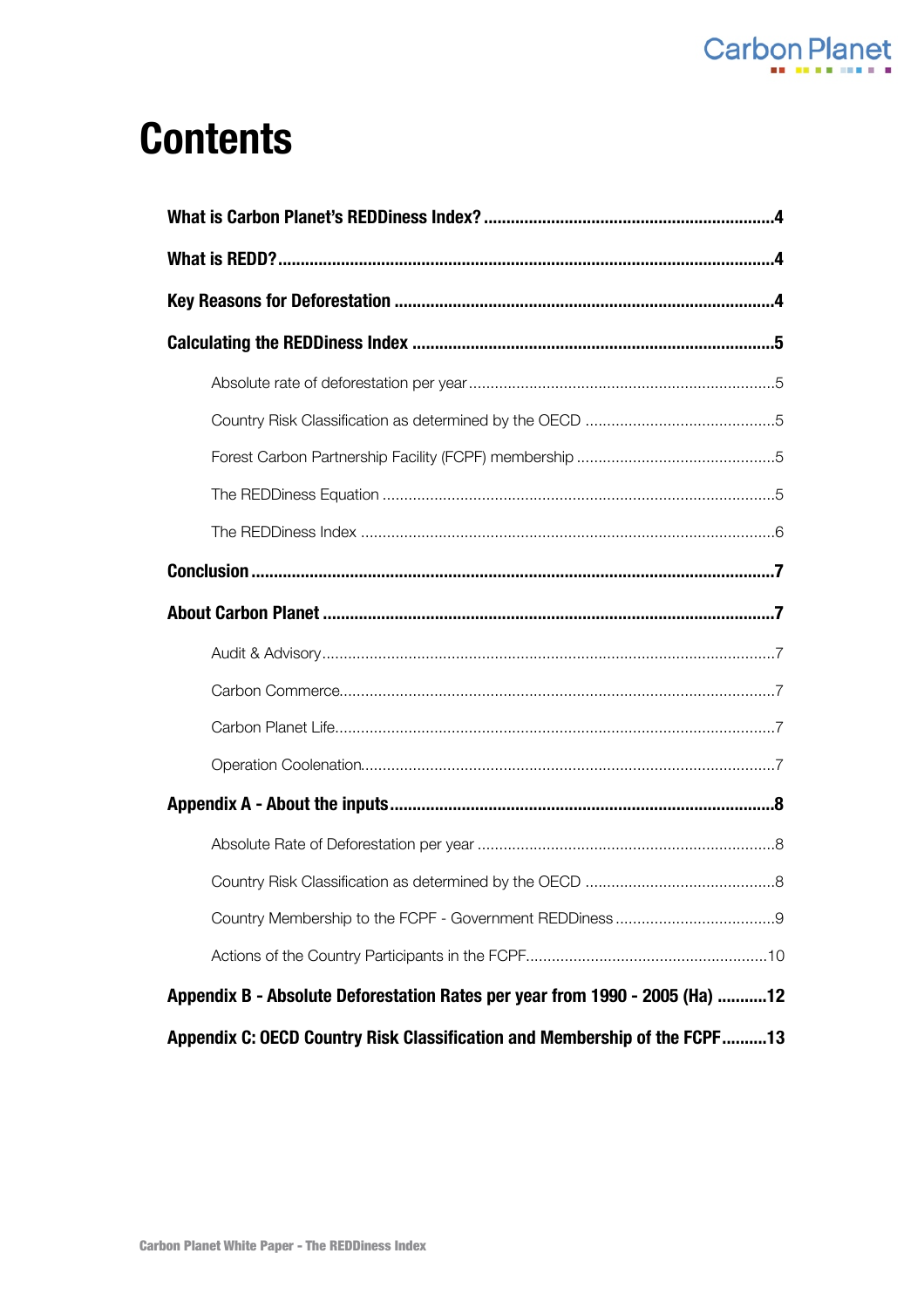

## <span id="page-3-0"></span>**What is Carbon Planet's REDDiness Index?**

The Carbon Planet 'REDDiness Index' illustrates a country's preparedness to implement sustainable REDD projects combined with the chances of the successful outcome of a REDD project. This is based on a combination of factors that includes:

- ‣ the rate of deforestation
- ‣ government policy and planning and
- ‣ political stability.

This index draws on several resources that provide comprehensive empirical data on these topics.

# <span id="page-3-1"></span>**What is REDD?**

REDD is an acronym for "Reducing Emissions from Deforestation and Degradation."

The idea was formally introduced at the UNFCCC COP13 (Conference of the Parties, 13th Session).

Deforestation accounts for 18% of all carbon emissions. Approximately 96% of the emissions from deforestation are caused by the developing nations of the tropics.

## <span id="page-3-2"></span>**Key Reasons for Deforestation**

Some key human activities that promote deforestation include:

- ▶ Poor land use policies
- ‣ Inadequate legislation
- **Insecure property rights**
- ▶ Agriculture and logging
- ‣ Limited capacity to enforce forest protection.

Many developing nations of the tropics suffer from all the above. However, many of these nations are working to develop policies and a framework for REDD projects.

Given this, as the UNFCCC meets in Copenhagen for COP15, to formalise an international plan for REDD.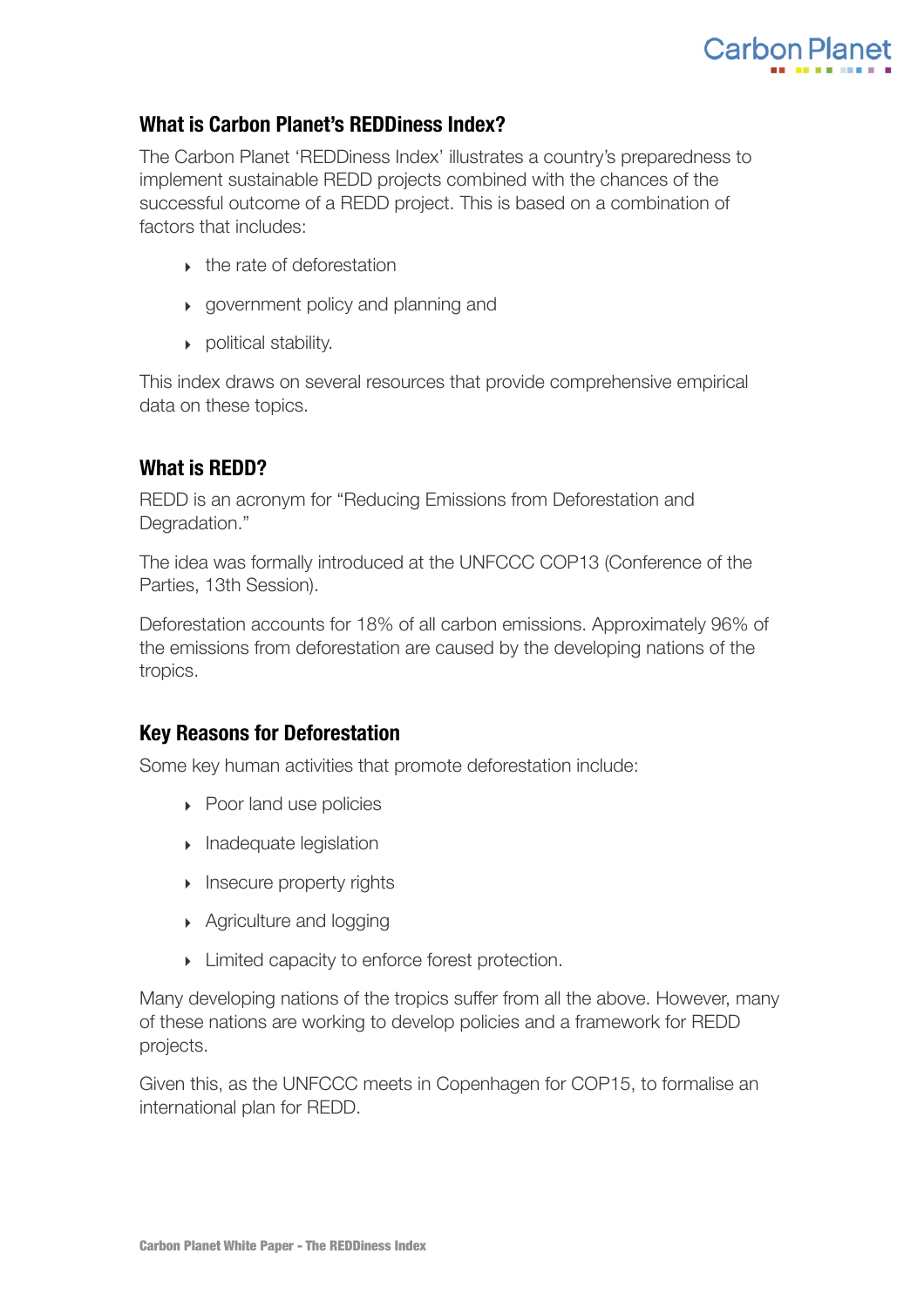

## <span id="page-4-0"></span>**Calculating the REDDiness Index**

The REDDiness index takes the following factors into account when determining the raking of the countries included:

- ‣ Absolute rate of deforestation per year
- ‣ Country risk classification as determined by the OECD
- ‣ Forest Carbon Partnership Facility (FCPF) membership.

#### <span id="page-4-1"></span>**Absolute rate of deforestation per year**

The absolute rate of deforestation represents the potential for REDD projects within the countries of the REDDiness Index.

## <span id="page-4-2"></span>**Country Risk Classification as determined by the OECD[1](#page-4-5)**

The risk assessment of the country represents the potential hindrance to the success of REDD projects within the countries of the REDDiness Index. The higher the risk of the country, the lower the chance of the success of the project.

## <span id="page-4-3"></span>**Forest Carbon Partnership Facility (FCPF) membership**

Countries that have been accepted into the FCPF demonstrate a willingness and preparedness of that country to engage in developing REDD projects.

The FCPF assists developing countries with capacity building and financing REDD projects[.2](#page-4-6)

Carbon Planet has subjectively determined that REDD projects developed in countries that are members of the FCPF are twice as likely to succeed than those that are not.

#### <span id="page-4-4"></span>**The REDDiness Equation**



<span id="page-4-5"></span><sup>&</sup>lt;sup>1</sup> [OECD Country Risk Classification](http://www.oecd.org/document/49/0,2340,en_2649_34171_1901105_1_1_1_1,00.html) web site

<span id="page-4-6"></span><sup>&</sup>lt;sup>2</sup> [The Forest Carbon Partnership Facility](http://www.forestcarbonpartnership.org/fcp/node/17) web site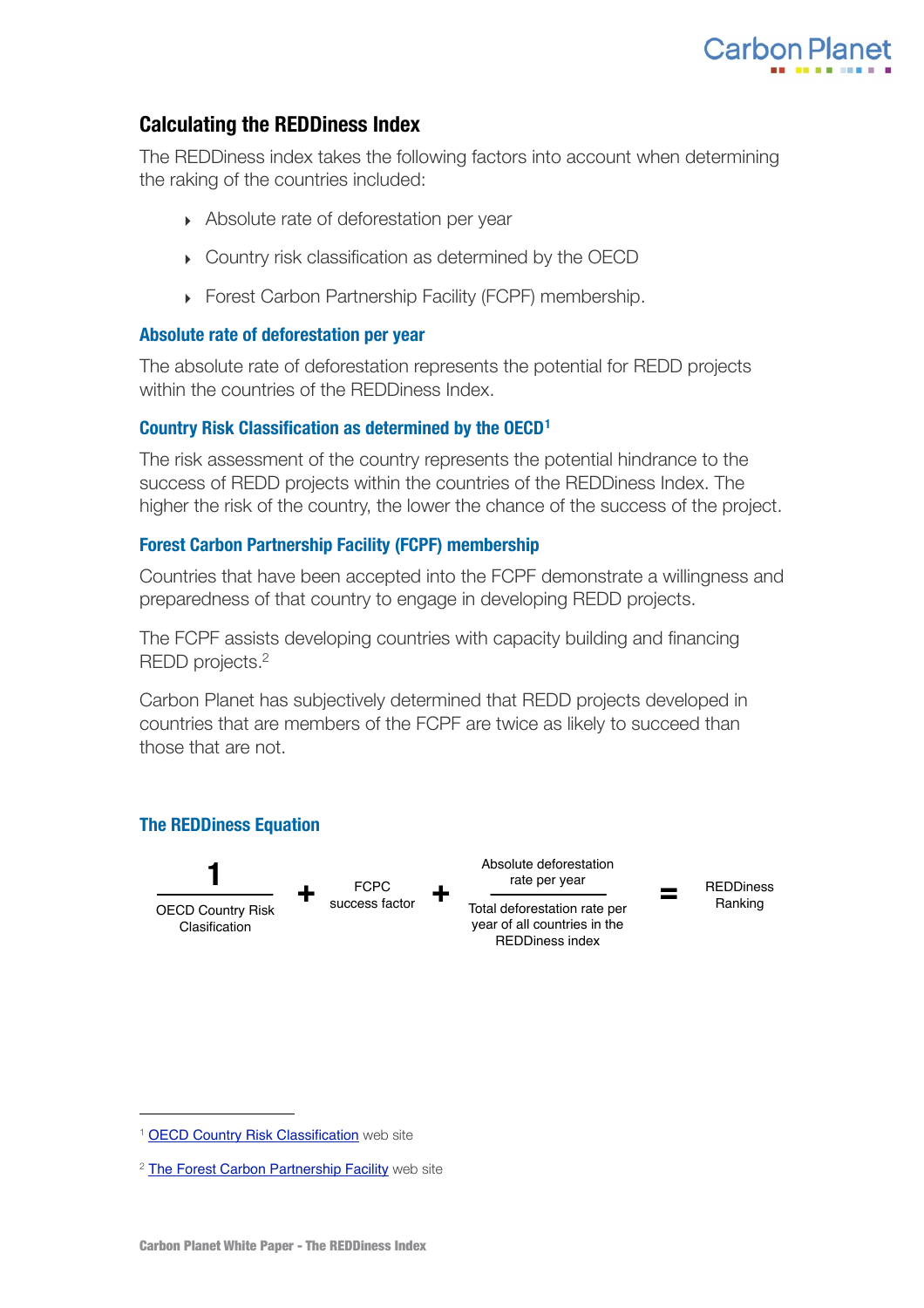

#### <span id="page-5-0"></span>**The REDDiness Index**

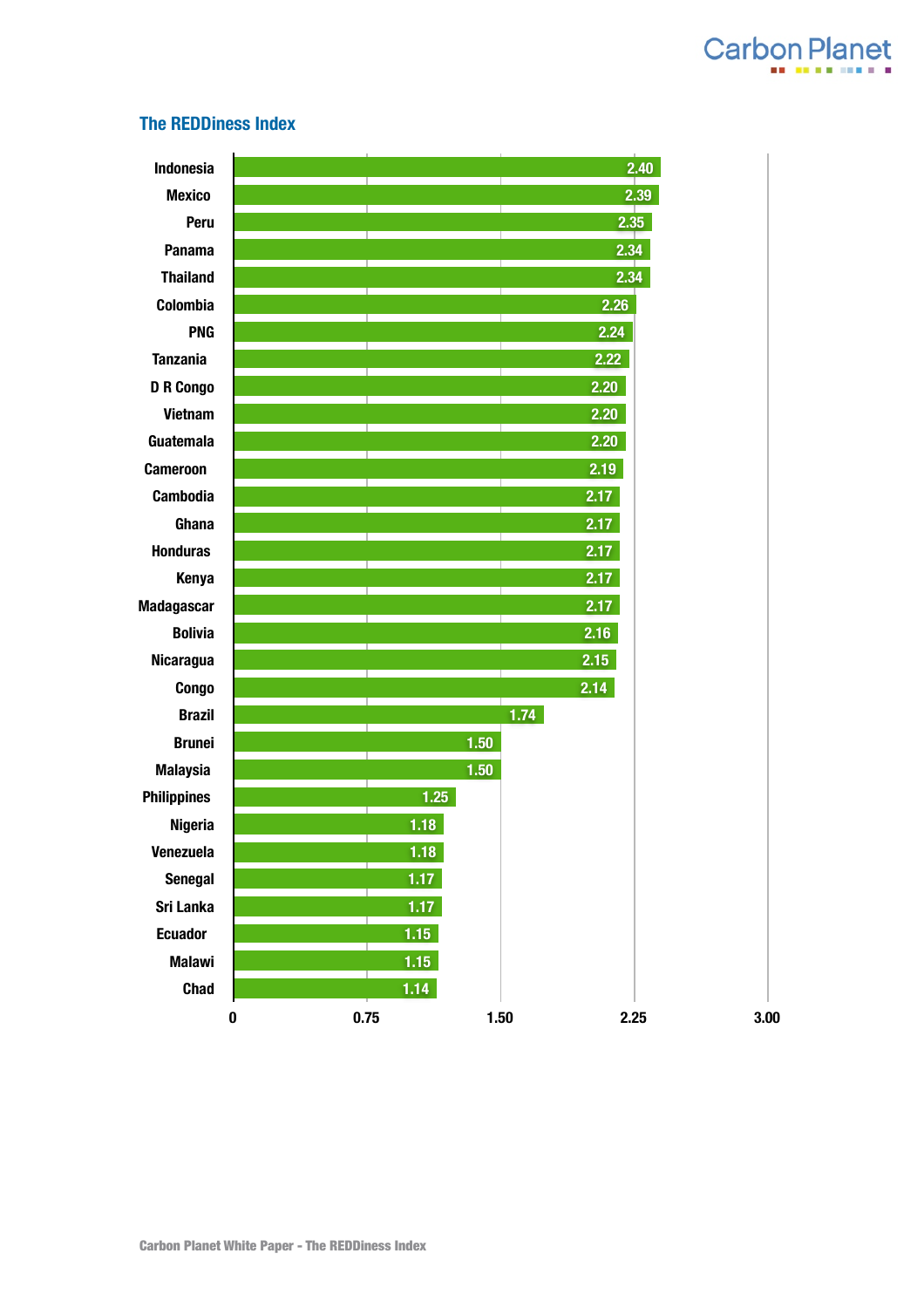

## <span id="page-6-0"></span>**Conclusion**

The REDDiness index demonstrates that despite the high rates of deforestation, and enormous forest sizes of countries like Brazil; countries such as Mexico, Indonesia, Thailand, Peru, Papua New Guinea and Panama are more "REDDy" to deliver REDD projects for the international compliance market.

Their greater relative REDDiness is due to demonstrated preparation such as the presentation and technical review of a comprehensive R-PIN to the FCFP as well as access to technical and financial support through the FCFP combined with relatively low country risk.

## <span id="page-6-1"></span>**About Carbon Planet**

A global full-spectrum carbon management company, Carbon Planet brings together scientific expertise, industry experience and business insights to deliver an integrated suite of carbon management services including:

## <span id="page-6-2"></span>**Audit & Advisory**

Greenhouse gas emissions assessment, energy reduction and carbon management services.

## <span id="page-6-3"></span>**Carbon Commerce**

Carbon origination and trading services. Global partnerships to identify, develop and commercialise quality carbon offsetting projects.

## <span id="page-6-4"></span>**Carbon Planet Life**

Inspiration, education and facilitation - for individuals and the community.

#### <span id="page-6-5"></span>**Operation Coolenation**

Award winning global warming and climate change education program for primary schools.

Carbon Planet offers a full-service suite of carbon assessment and management services, advising the business community on the many ways to tackle new issues, overcome emerging challenges and plan an approach that will satisfy legislative requirements to unlock and open the door to economic opportunities.

From audit and advisory, education and training, carbon trading, carbon offsets and origination, to the full breadth of planning, implementation and commercialisation, Carbon Planet has the credentials, experience and expertise necessary to help you navigate the carbon economy.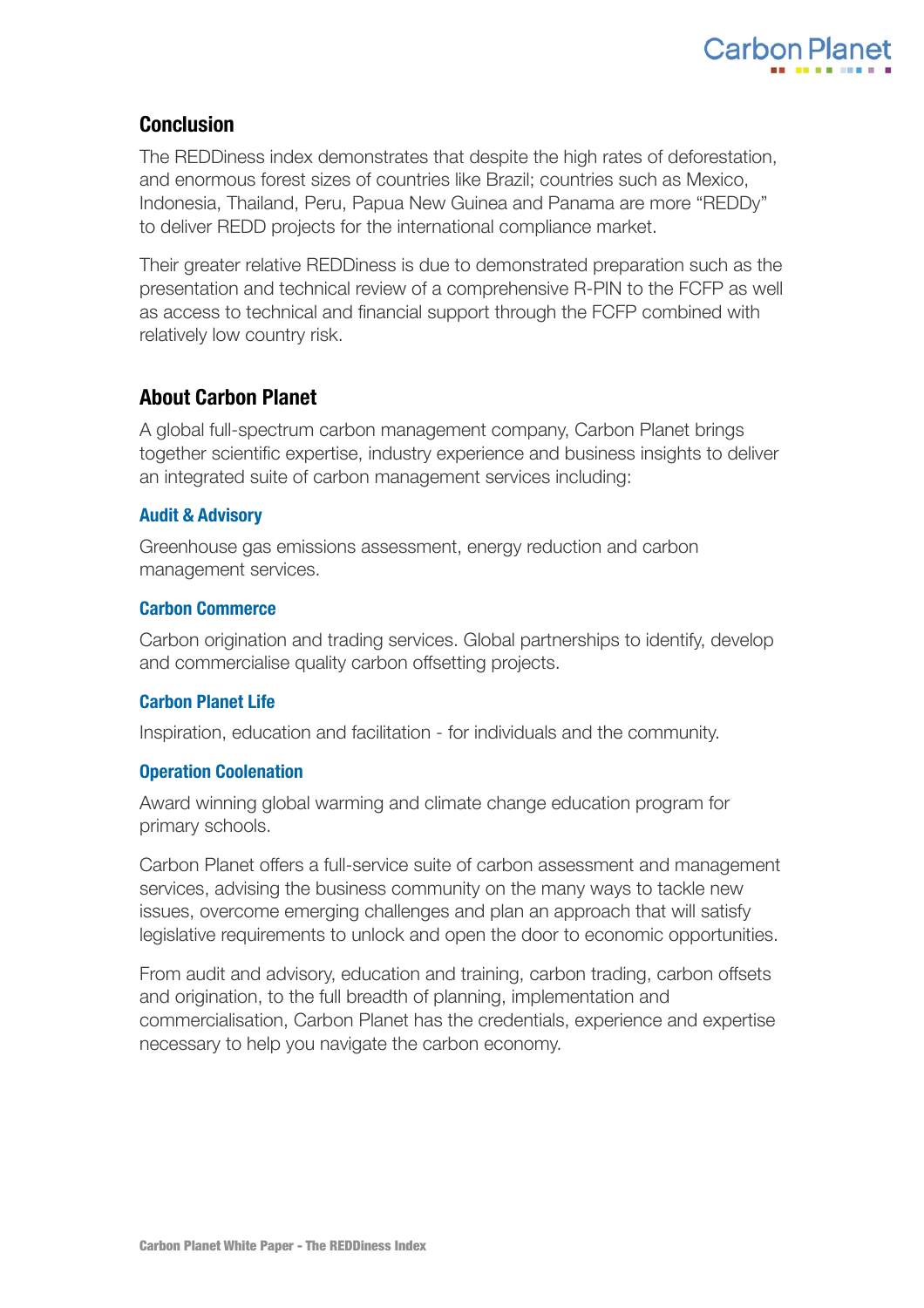

## <span id="page-7-0"></span>**Appendix A - About the inputs**

## <span id="page-7-1"></span>**Absolute Rate of Deforestation per year**

The absolute rate of deforestation represents the potential for REDD projects within the countries of the REDDiness Index.

Forest size and Deforestation rates are relatively well documented. The Food and Agriculture Organization (FAO) of the United Nations has been monitoring the world's forests at 5 to 10 year intervals since 1946. The Global Forest Resources Assessments (FRA) are based on data that countries provide to FAO in response to a common questionnaire. FAO then compiles and analyses the information and presents the current status of the world's forest resources and their changes over time[.3](#page-7-3)

When forest size and deforestation statistics are unavailable from the FRA, the information can be accessed from mongabay.com. Mongabay.com aims to raise interest in wildlife and wildlands while promoting awareness of environmental issues[.4](#page-7-4)

#### <span id="page-7-2"></span>**Country Risk Classification as determined by the OECD[5](#page-7-5)**

The risk assessment of the country represents the potential hindrance to the success of REDD projects within the countries of the REDDiness Index. The higher the risk of the country, the lower the chance of the success of the project. The Organisation for Economic Cooperation and Development (OECD) publishes the Country Risk Classification.[6](#page-7-6)

Whilst the Country Risk Classification Method measures a country's credit risk, i.e. the likelihood that a country will service its external debt, it may also be used as an indicator to suggest a country's ability to maintain other contracts and projects.

The classification of countries in the Country Risk Classification is achieved through the application of a methodology comprised of two basic components:

- 1. The Country Risk Assessment Model (CRAM), which produces a quantitative assessment of country credit risk, based on three groups of risk indicators (the payment experience of the Participants, the financial situation and the economic situation)
- 2. The qualitative assessment of the Model results, considered country-bycountry to integrate political risk and/or other risk factors not taken (fully) into account by the Model.

<span id="page-7-3"></span><sup>&</sup>lt;sup>3</sup> Food and Agriculture Organization of the United Nations, ['Global Forest Resource Assessment](http://www.fao.org/forestry/1191/en/)' 2009

<span id="page-7-4"></span><sup>4</sup> Mongabay.com, ['Deforestation Stats'](http://rainforests.mongabay.com/defor_index.htm), 2009

<span id="page-7-5"></span><sup>5</sup> [OECD Country Risk Classification](http://www.oecd.org/document/49/0,2340,en_2649_34171_1901105_1_1_1_1,00.html) web page

<span id="page-7-6"></span><sup>&</sup>lt;sup>6</sup> Organisation for Economics Co-operation and Development, '[Country Risk Classification](http://www.oecd.org/document/49/0,2340,en_2649_34171_1901105_1_1_1_1,00.html)'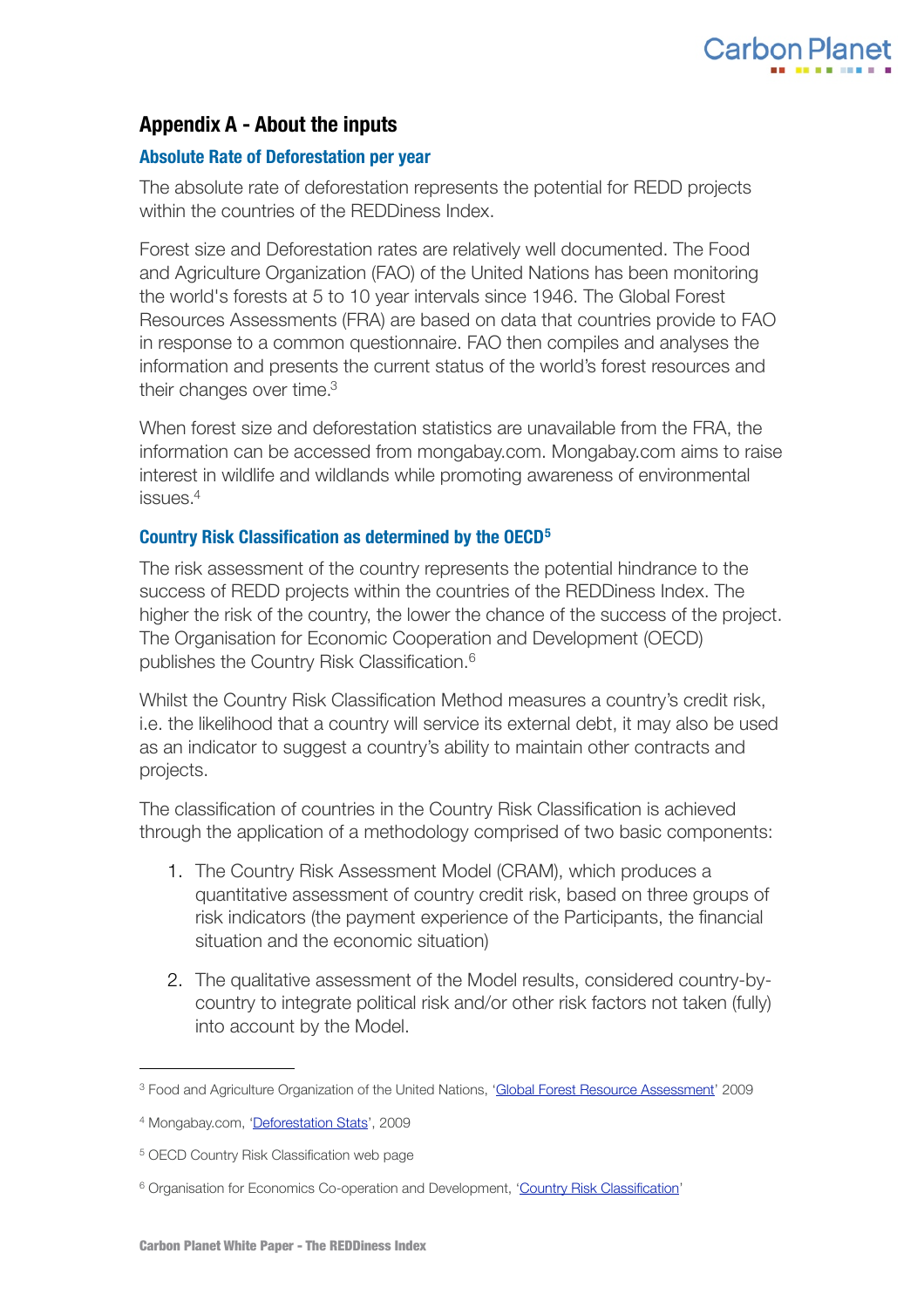

## <span id="page-8-0"></span>**Country Membership to the FCPF - Government REDDiness**

The risk of running a project in a country is offset if there are clear government planning and policies in place as well as external support systems.

The Forest Carbon Partnership Facility (FCPF) assists developing countries with capacity building and financing for reducing emissions from deforestation and forest degradation (REDD).[7](#page-8-1)

The FCPF was announced at COP13 in Bali in December 2007 and became operational in June 2008.

By participating in the scheme, countries are demonstrating that their governments have comprehensive planning and policy for REDD. Further, their participation in the scheme will provide financial and technical support for the countries' REDD efforts.

The FCPF has two objectives:

- 1. Building capacity for REDD in developing countries in tropical and subtropical regions and
- 2. Testing a program of performance-based incentive payments in some pilot countries, on a relatively small scale, to set the stage for a much larger system of positive incentives and financing flows in the future.

Two mechanisms have been set up to support these objectives:

- 1. The Readiness Mechanism
- 2. Carbon Finance Mechanism

**The Readiness Mechanism**

The FCPF, through provision of grants and technical support, is assisting countries to arrive at a credible estimate of their national forest carbon stocks and sources of forest emissions, work out their national reference scenarios for emissions from deforestation and forest degradation based on past emission rates for future emissions estimates, calculate opportunity costs of possible REDD interventions, adopt and complement national strategies for stemming deforestation and forest degradation, and design national monitoring, reporting and verification systems for REDD.

<span id="page-8-1"></span><sup>&</sup>lt;sup>7</sup> [The Forest Carbon Partnership Facility](http://www.forestcarbonpartnership.org/fcp/node/17)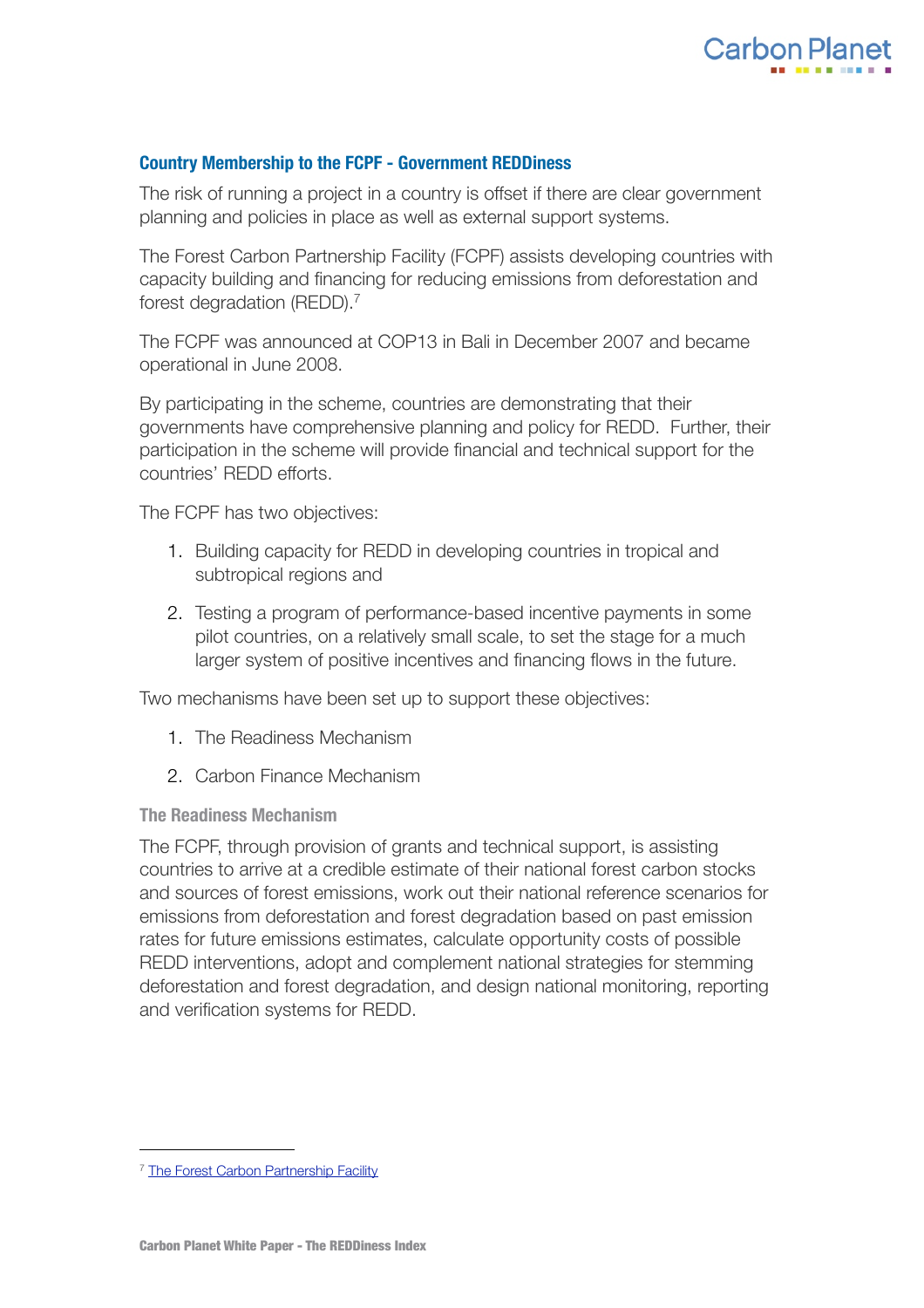

## **The Carbon Finance Mechanism**

It is expected that around five countries that will have made significant progress towards REDD readiness will also participate in the Carbon Finance Mechanism and receive financing from the Carbon Fund, through which the Facility will implement and evaluate pilot incentive programs for REDD based on a system of compensated reductions.

### <span id="page-9-0"></span>**Actions of the Country Participants in the FCPF**

All country participants have submitted to the FCPF the Readiness Plan Idea Note (R-Pin). This R-Pin document has two objectives:

- 1. To show an summary of country's interest in the FCPF program, and
- 2. To provide an summary of land use patterns, causes of deforestation, stake holder consultation process, and potential institutional arrangements in addressing REDD (Reducing Emissions from Deforestation and Forest degradation).

Some questions covered on the R-Pin are:

- 1. Which institutions are responsible in your country for:
	- (a) forest monitoring and forest inventories?
	- (b) forest law enforcement?
	- (c) forestry and forest conservation?
- 2. Where do forest deforestation and forest degradation occur in your country, and how extensive are they? (i.e. location, type of forest ecosystem and number of hectares deforested per year, differences across land tenure (e.g., national forest land, private land, community forest, etc.))
- 3. Are there any estimates of greenhouse or carbon dioxide emissions from deforestation and forest degradation in your country?
- 4. Please describe what data are available for estimating deforestation and/ or forest degradation. Are data published? Describe the major types of data, including by deforestation and forest degradation causes and regions if possible (e.g., area covered, resolution of maps or remote sensing data, date, etc.).

These R-Pins were reviewed by a Technical Advisory Panel (TAP) expert, and these reviews are also available on the FCPF website.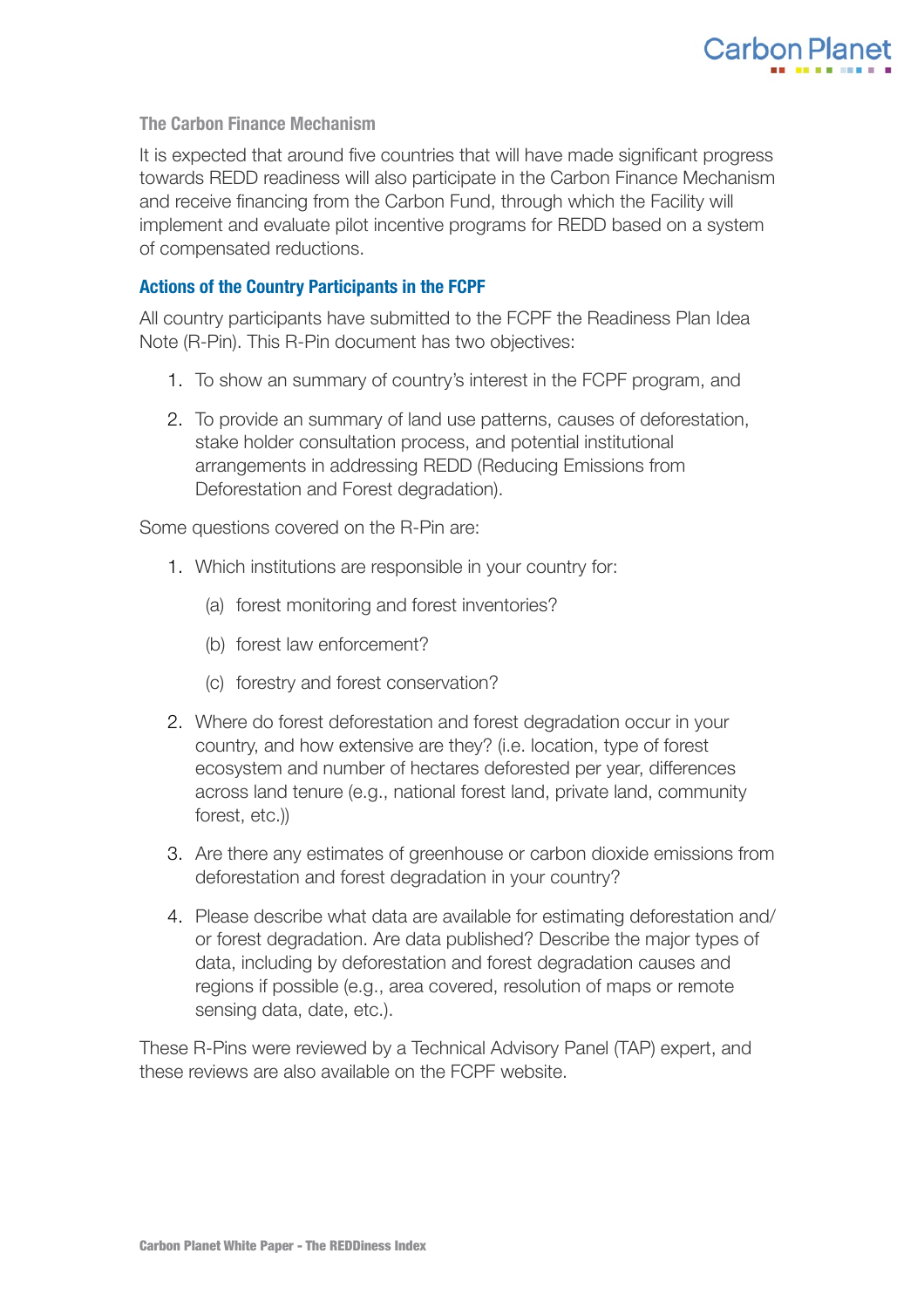

Once an R-Pin is accepted, FCPF members can receive grant support to develop a Readiness Plan (R-Plan) or Readiness Preparation Proposal (R-PP), which contains a detailed assessment of the drivers of deforestation and degradation, terms of reference for defining their emissions reference level based on past emission rates and future emissions estimates, establishing a monitoring, reporting and verification system for REDD, and adopting or complementing their national REDD strategy. A consultation plan is also part of the Readiness Plan.

These plans are assessed by a technical committee for entering in to Readiness Grant Agreements whereby the country would be able to access up to US\$3.6 million to carry out the work provided for in their R-PPs.

FCPF membership is an important indicator of a country's 'REDDiness' of policy, stake holder engagement, preparedness and access to substantial technical and financial support.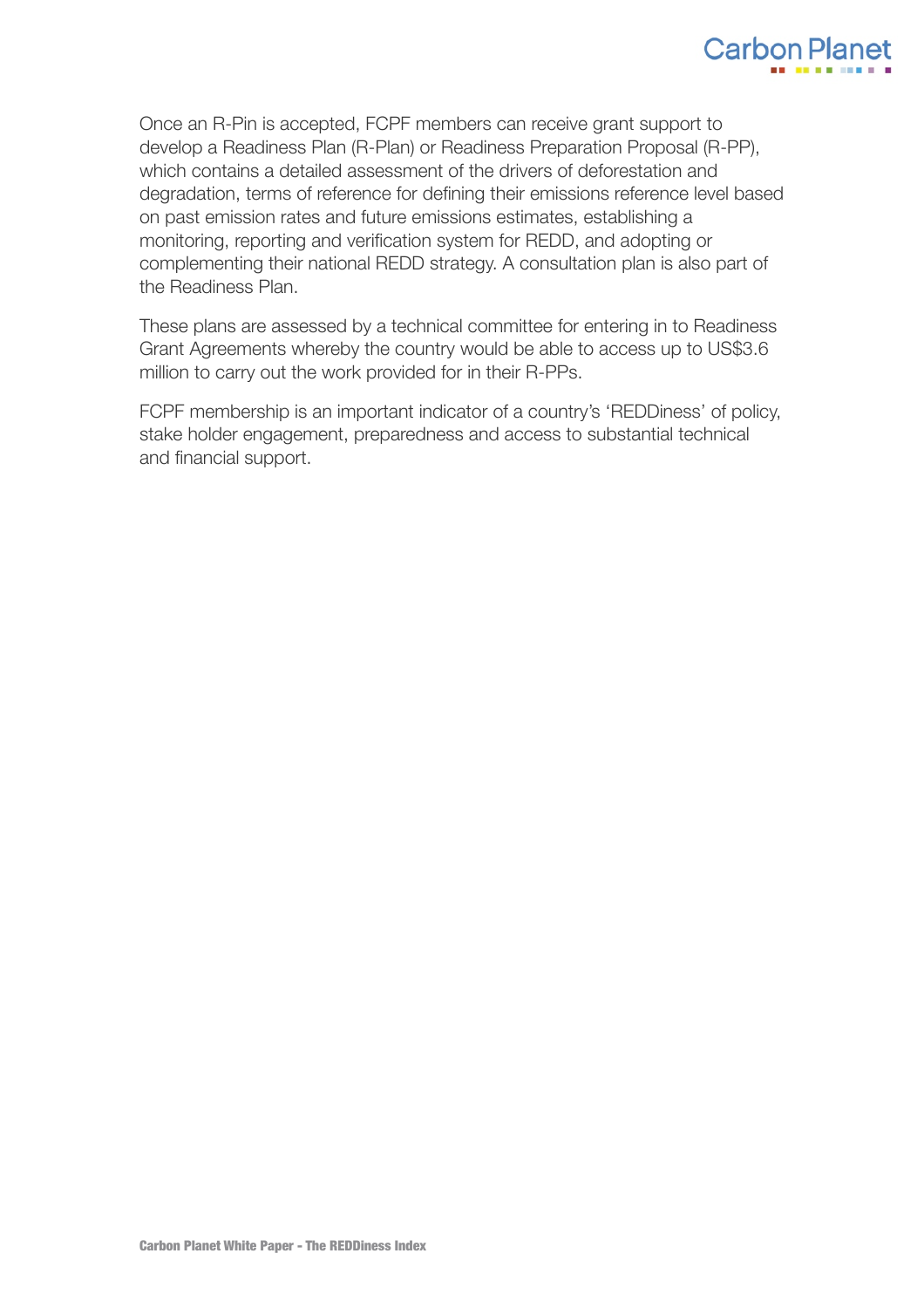



<span id="page-11-0"></span>